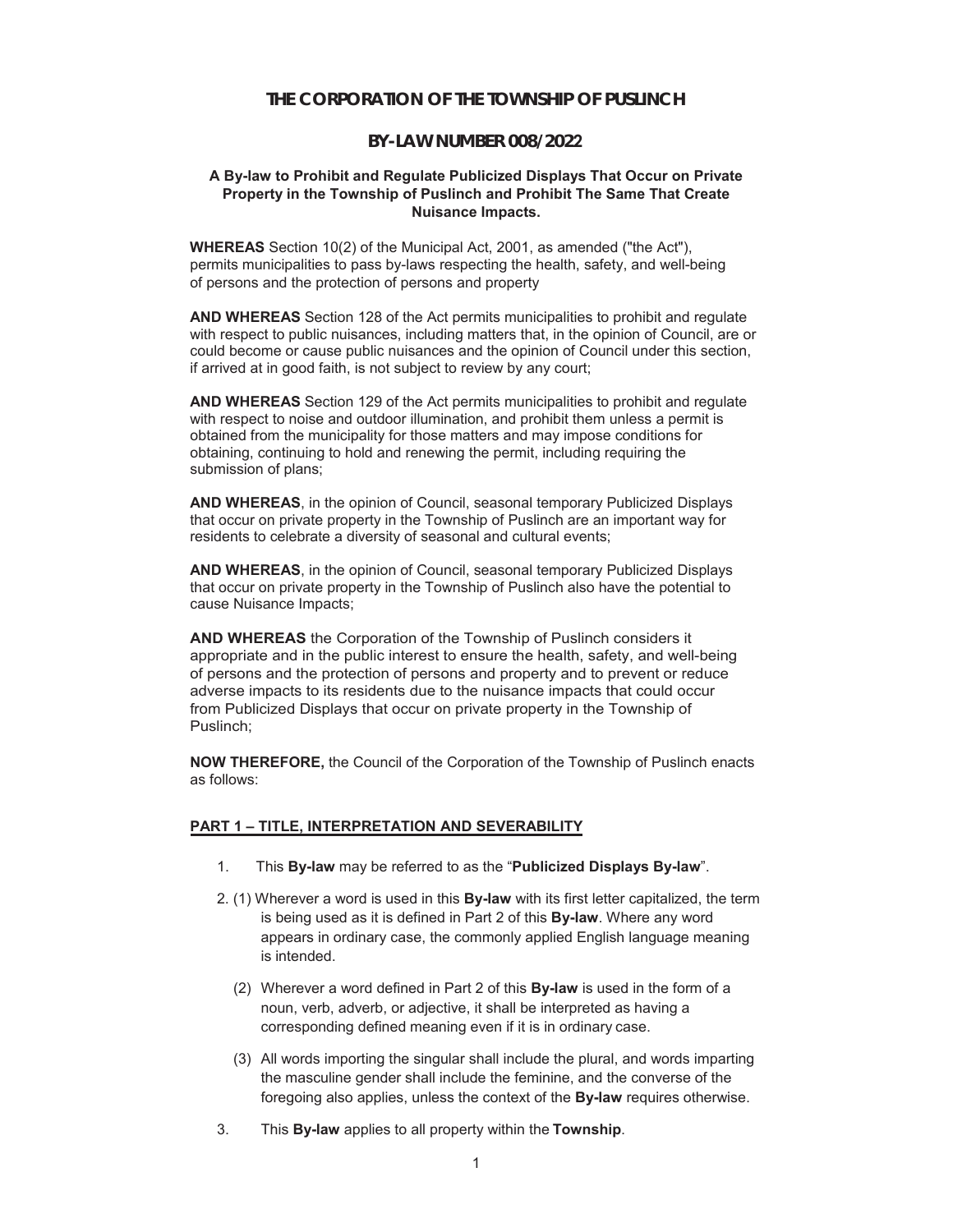4. If a court of competent jurisdiction declares any provision or part of a provision of this **By-law** to be invalid or to be of no force and effect, it is the intention of Council in enacting this **By-law** that the remainder of this **By-law** shall continue in force and be applied and enforced in accordance with its terms to the fullest extent possible according to law.

### **PART 2 – DEFINITIONS**

5. For the purpose of this **By-law**:

"**Application**" a formal written request for the approval of a **Publicized Display** in a form prescribed by the **Township**;

**"By-law"** means this **by-law;**

"**Council**" means the **Council** of The Corporation of the **Township** of Puslinch;

"**Display**" means a **display** of lights, ornaments, figurines, and other similar decorations, that are used to decorate the exterior of a property and may be accompanied by video transmission, projections and music transmitted through any means;

"**Nuisance Impacts"** means causing or contributing to at least two of the following for residents in the vicinity of the **Display**:

- (a) increase in off-site pedestrian or vehicular traffic that interferes with the use of highways and other public and private properties,
- (b) illegal parking that obstructs the free flow of traffic or could interfere with the ability to provide emergency services
- (c) trespass to property,
- (d) an increase in harassment or intimidation of residents,
- (e) off-site littering,
- (f) significant increase of noise as prescribed in the Township Noise By-law
- (g) directed outdoor illumination that spills onto other properties,
- (h) possession of open alcohol off-site,
- (i) disorderly conduct including public urinating, defecation or vomiting,
- (j) damage or destruction to private property.

**"Occupant"** means a lessee, tenant, mortgagee in possession or any other **Person** who appears to have care and control of any property;

"**Officer**" means a **Person** employed by the **Township** to perform the duties of enforcing By-laws and appointed by **Council** as a Municipal Law Enforcement **Officer**;

**"Owner"** includes,

- (a) the **Person** who is the registered **Owner** of a property; and
- (b) the **Person** for the time being managing or receiving the rent of the property whether on the **Person's** own account or as agent or trustee of any other **Person**, or who would receive the rent if the land or premises were let;

"**Permit"** means a formal written permission or approval issued from the **Township** permitting the assembly of a **Publicized Display**;

"**Person**" includes an individual, corporation, partnership or limited liability partnership;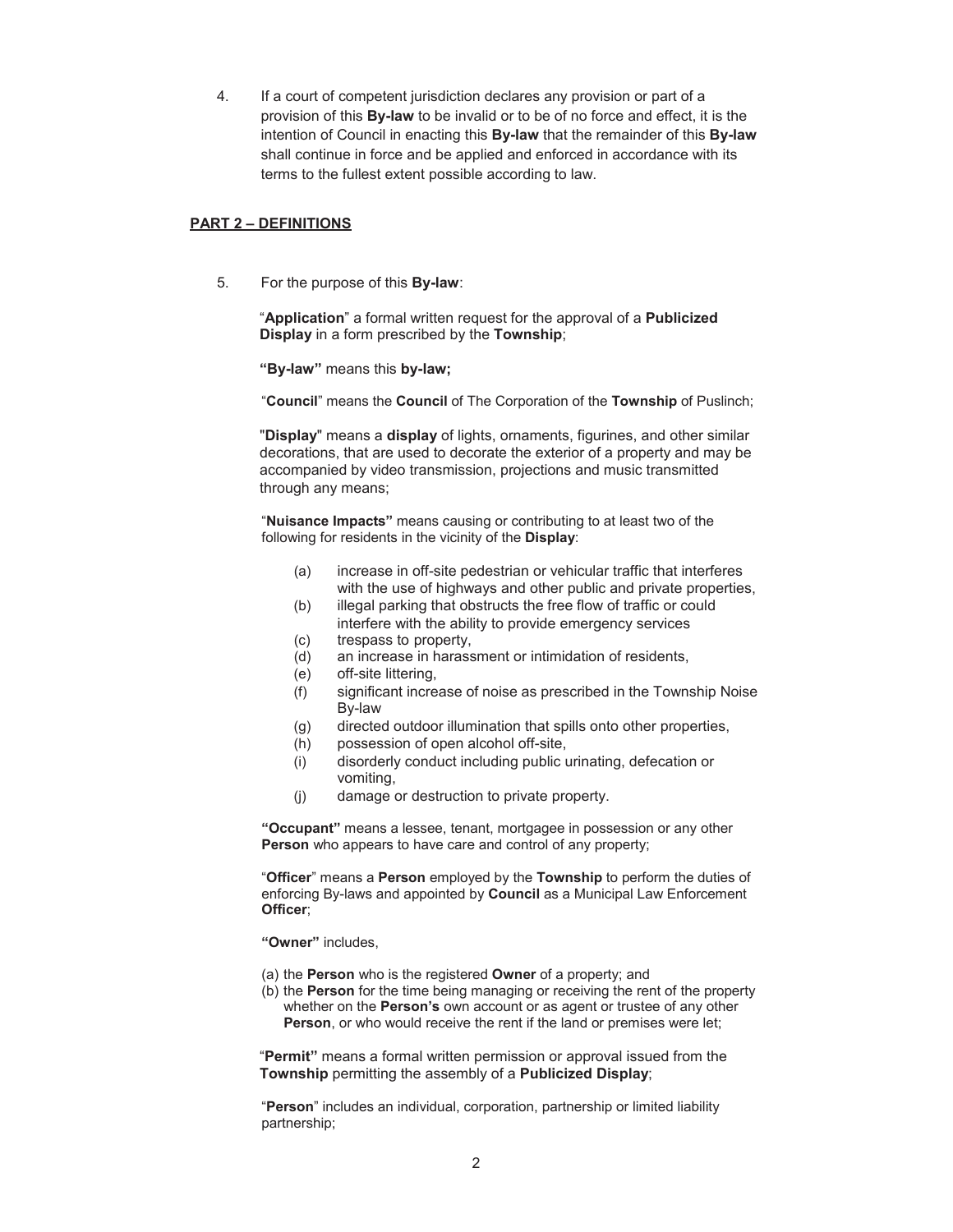### "**Publicized Display**" means a **display**:

- (a) that occurs on private property;
- (b) that involves or may involve advertisement or promotion by means such as internet, print, media, by anyone that encourages the public to attend at the property and view the **Display**; and
- (c) that can be reasonably expected to create or has previously created **Nuisance Impacts**.

"**Township**" means The Corporation of the **Township** of Puslinch or the land within the municipal boundaries of the **Township** of Puslinch, as the context requires;

# **PART 3 – PROHIBITIONS**

- 6. Any **Person** that is subject to this **By-law** is guilty of an offence, if that **Person**:
	- (a) assembles or permits the assembly of the **Publicized Display** without a **Permit** required under this **By-law**;
	- (b) assembles or permits the assembly of the **Publicized Display** other than in compliance with a condition of a **Permit** issued pursuant to this **By-law**; or
	- (c) provides false information to the **Township** under any provision of this **By-law.**

# **PART 4 – APPLICATION OF THE BY-LAW**

- 7. This **By-law** applies to any **Person** who assembles or permits the assembly of a **Publicized Display** on private property.
- 8. This **By-law** does not apply to festivals, parades, or **Publicized Displays** that occur on public property.

### **PART 5 – APPLICATION PROCESS**

- 9. Where a **Person** plans to assemble or permits the assembly of a **Publicized Display**, that **Person** shall submit a completed **Application** in the form and manner as prescribed in Schedule "B" attached hereto including the submission of any additional information that in the opinion of the **Township** is necessary for a complete **Application**.
- 10. The **Township** requires sixty (60) days following the receipt of a complete **Application** to process the **Application** including any appeals and the applicant is responsible to account for this processing time when submitting an **Application** to ensure that the applicant can receive a permit prior to the assembly of a **Publicized Display**.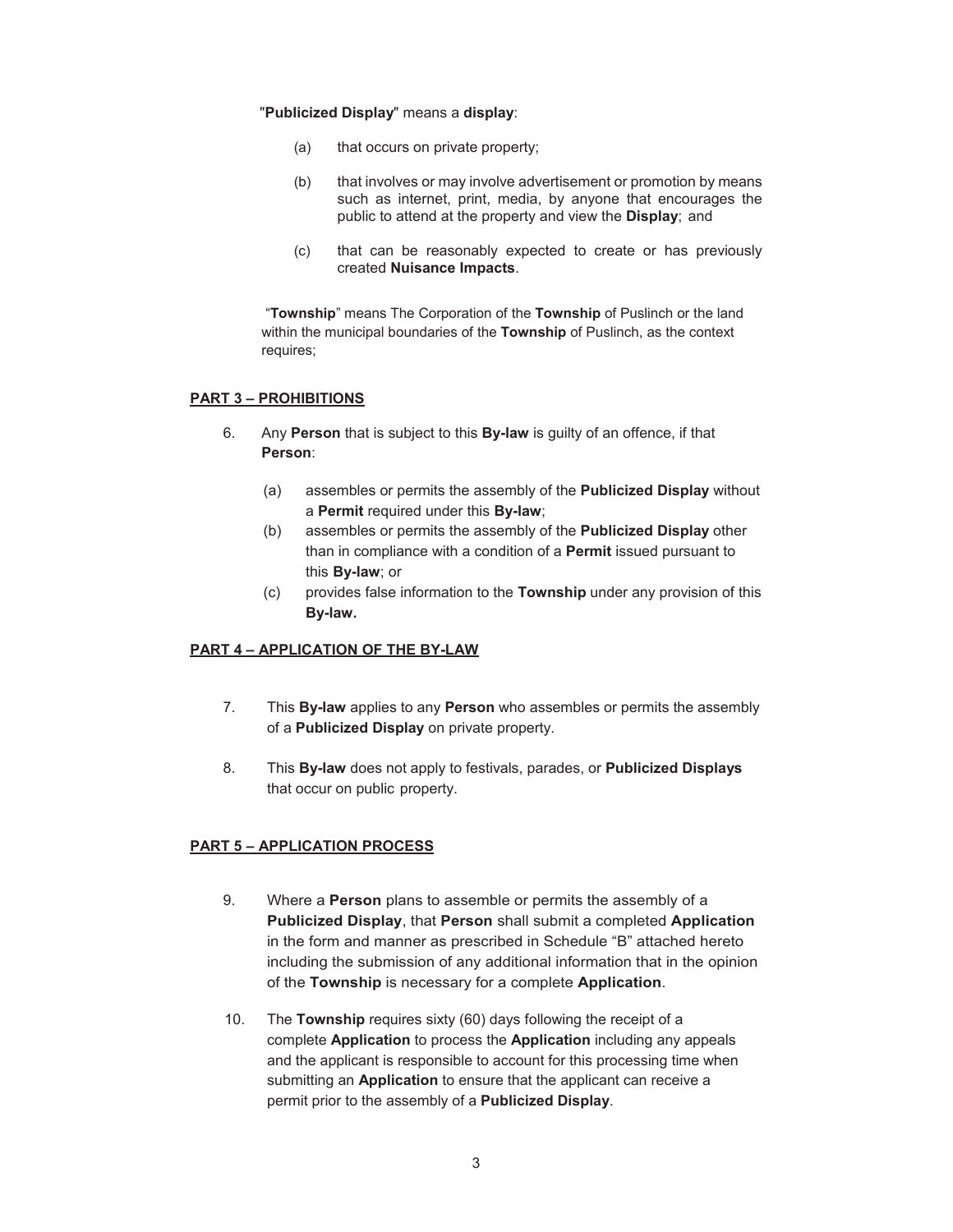- 11. The**Township** shallprocess the**Application** within ten (10) calendar days and notify inwriting every property onthe street where the **Publicized Display** isoccurring and any other properties that intheopinion of the **Township** may reasonably be expected to be affected by the potential **Nuisance Impacts** of the **Publicized Display**.
- 12. The notice shall include where the decision can be found on the Township's website, as well as the process to appeal the approval or refusal of a **Publicized Display**.

## **PART 6 – CONSIDERATION AND REVIEW OF THE APPLICATION**

- 13. Following the submission of an **Application**, the **Township** shall consider the **Application**.
- 14. In assessing the requirement for a **Permit,** The Township shall consider the reasonable expectation and potential for the **Publicized Display** to cause **Nuisance Impacts** based on a history of similar events and the growing popularity of the **Publicized Display.**
- 15. In considering the **Application**, the **Township** shall take into any additional information provided by the applicant, and the affected property owners who were notified of the **Application**, and any other information received from other persons or agencies as deemed appropriate.

### **PART 7 – DECISION-MAKING ON THE APPLICATION**

- 16. The **Township** shall make one of the following decisions, as applicable:
	- (a) Where, following consideration of the application, the **Township** concludes that the **Publicized Display** is not likely to have **Nuisance Impacts** that cannot be mitigated through the imposition of conditions, the **Township** shall approve the application, subject to one or more conditions in Section 17 as the **Township** may deem appropriate; or,
	- (b) Where, following consideration of the **application**, the **Township** concludes that the **Publicized Display** is likely to have **Nuisance Impacts** that cannot be mitigated through the imposition of one or more conditions in Section 17, the **Township** shall refuse to approve the **application**.

# **PART 8 – CONDITIONS OF APPROVAL**

- 17. The **Township** may impose one or more of the following as conditions for approval of an **Application** for a **Publicized Display**, as the **Township** may deem appropriate:
	- (a) Date restrictions identifying the dates when a **Publicized Display** can occur;
	- (b) Time restrictions that indicate the times during the day when the **Publicized Display** can occur;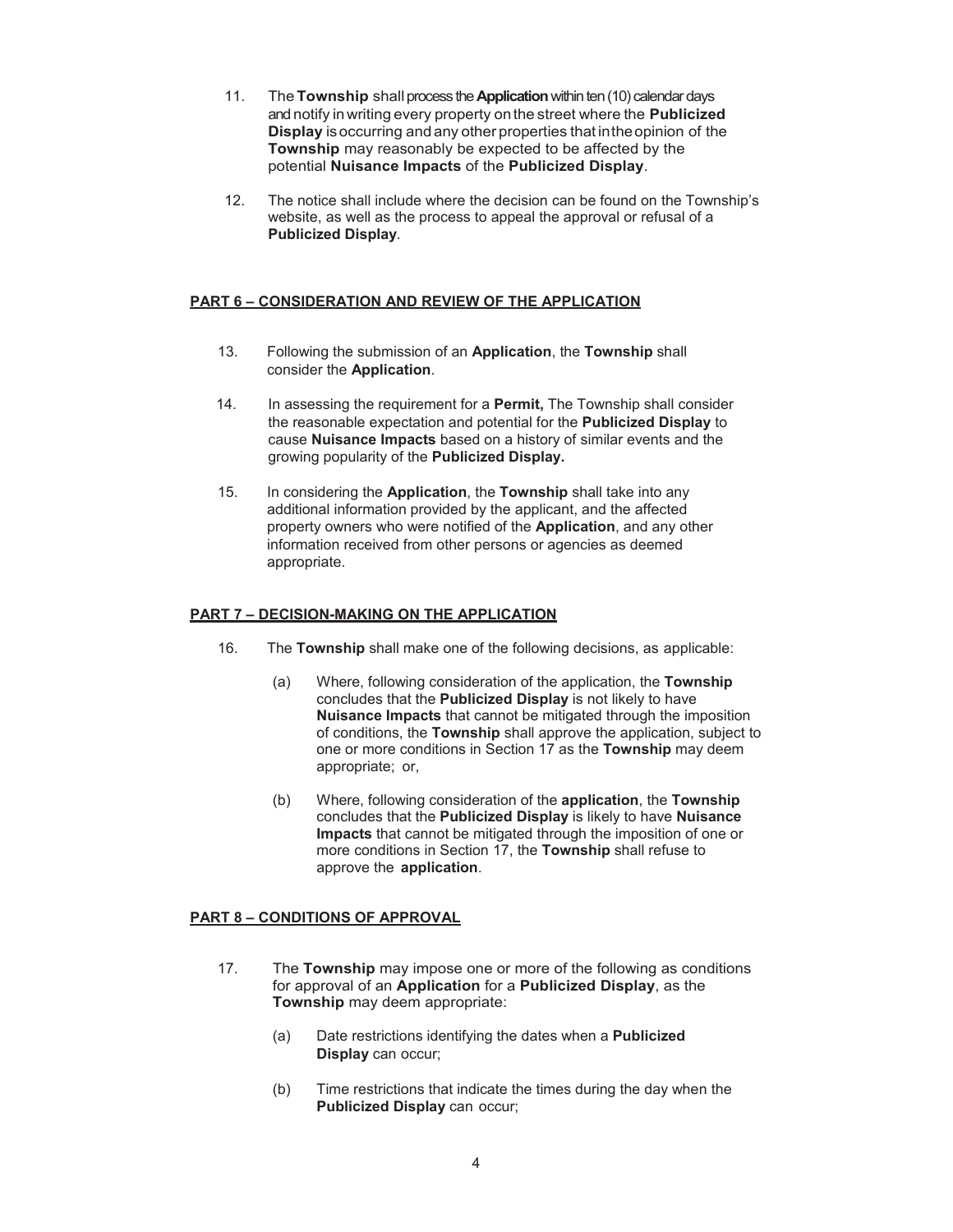- (c) Insurance to be provided by the applicant on terms that are satisfactory to the **Township**;
- (d) The erection of temporary "No Parking Anytime" signs for **Publicized Displays** requiring the removal or reduction of onstreet parking;
- (e) Clean-up plan to manage the increase in garbage;
- (f) Any other condition that in the opinion of the **Township** will mitigate the public nuisance impacts of a **Publicized Display**.

### **PART 9 – APPEAL TO COUNCIL**

- 18. Where the **Township** approves or refuses an **Application** pursuant to Section 16(a) of the **by-law**, an applicant or any affected residents may appeal the **Township's** decision to Council by sending a notice of appeal by registered mail to the Clerk for the **Township** within 14 days after being served with the decision.
- 19. The prescribed fee set out in the **Township**'s Fees and Charges **By-law** shall be payable by the appellant upon filing a notice of appeal.

#### **PART 10 – COUNCIL CONSIDERATION OF THE APPEAL**

- 20. In consideration of the appeal, the public will be invited to submit written comments to **Council** in support or opposition of the appeal.
- 21. At a scheduled meeting, **Council** shall hear any support or objections to the appeal, consider any reports and decide upon the appeal.
- 22. **Council** shall make one of the following decisions, as applicable:
	- (a) **Council** may confirm the decision of the **Township** to refuse or approve the application; or;
	- (b) **Council** may modify the decision of the **Township** to approve or reject the **Application**, subject to such conditions as **Council** may deem appropriate.

#### **PART 11 – INSPECTION**

- 23. An **Officer** acting under this **By-law** may, at any reasonable time, enter and inspect any property, including all buildings and structures thereon, to determine any one of the following:
	- (a) Whether there is compliance with this **By-law**.
	- (b) Whether the conditions for a **Permit** issued under this **By-law** are adhered to.
	- (c) Whether there is compliance with any order made under this **By-law**.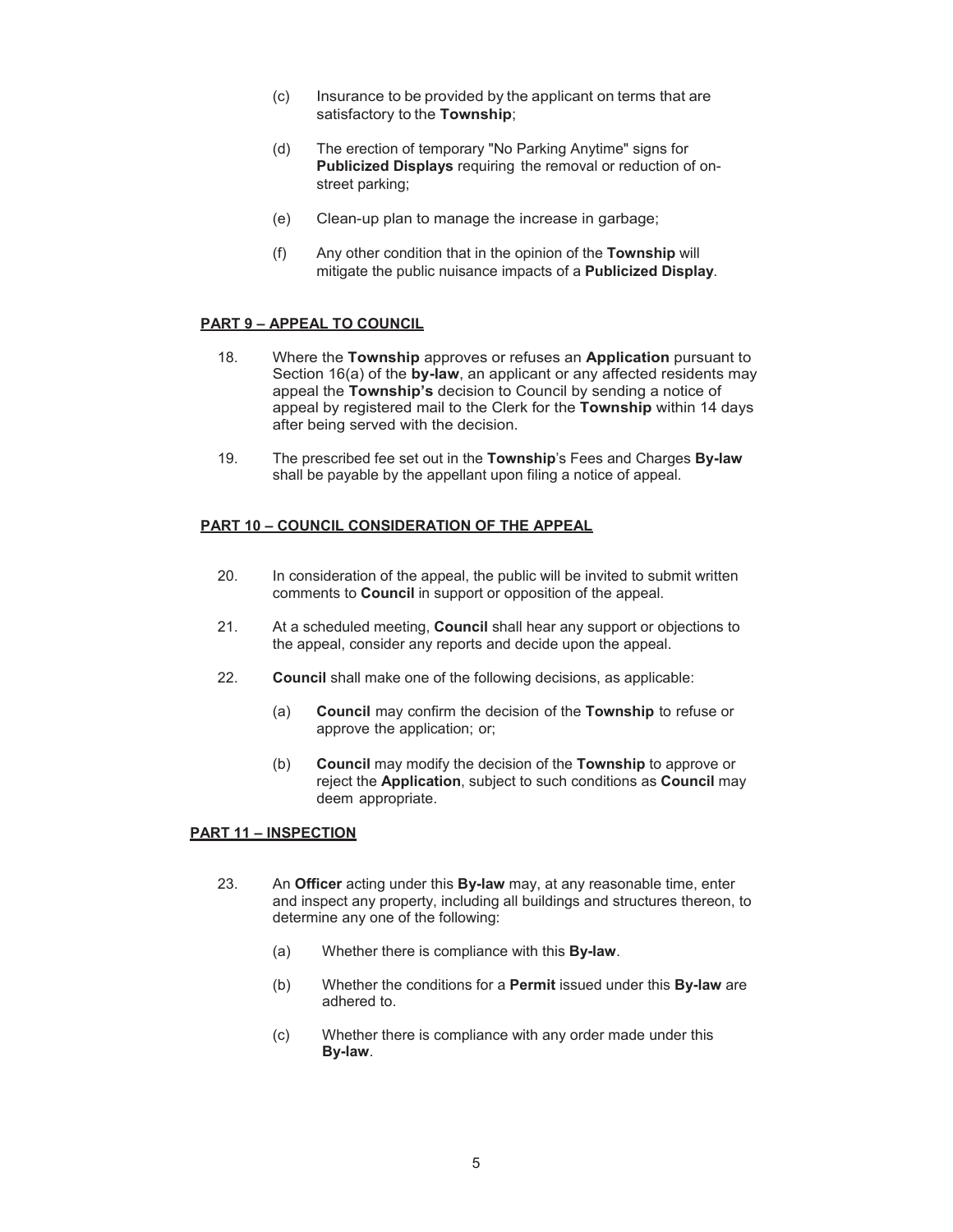## **PART 12 – ORDERS**

- 24. If an **Officer** determines that a property or a **Person** is not in compliance with any of the standards or requirements of this **By-law**, the **officer** may issue an Order requiring a **Person** to comply with standards or requirements of this **By-law** and to discontinue an activity or action prohibited by this **By-law**.
- 25. Every **Person** who fails to comply with an order made under Section 24 is guilty of an offence.

### **PART 13 – SERVICE OF DOCUMENTS**

- 26. Service of any document, including an order, under this **By-law** shall be given in writing by registered mail and will be deemed served on the  $5<sup>th</sup>$  day after a copy is mailed to the **Person's** last known address.
- 27. In addition, service of any document may be given in any of the following ways and is effective:
	- (a) when a copy is delivered to the **Person** to whom it is addressed;
	- (b) by email to the last known email address of the **Person** to whom service is required to be made;
- 28. Where service is unable to be done under subsections 27 (a) or (b), notice may be given by placing a placard containing the terms of the document or order in a conspicuous place on the property to which the document or order relates and shall be deemed to be sufficient service on the **Owner** or **Occupant**.

### **PART 14 – ENFORCEMENT AND PENALTY PROVISIONS**

- 29. The enforcement of this **By-law** shall be conducted by an **Officer**.
- 30. (1) Every **Person** who contravenes any provision of this **By-law**, and every Director or officer of a corporation who concurs in such contravention by the corporation, is guilty of an offence and is liable to a fine, and such other penalties, as provided for in the Provincial Offences Act, R.S.O. 1990, c.P.33, as it may be amended from time to time.
	- (2) In addition to subsection 30 (1), any **person** who is charged with an offence under this **by-law** in accordance with Part III of the *Provincial Offences Act* and is found guilty of the offence, is liable, in addition to any other penalties:
		- (a) If an individual, to a fine of not more than \$5,000; or
		- (b) If a corporation, to a fine of not more than \$10,000.
- 31. No **Person** shall hinder or obstruct, or attempt to hinder or obstruct, any **Officer** exercising a power or performing a duty under this **By-law**.
- 32. Every **Person** who is alleged to have contravened any of the provisions of this B**y-law** shall identify themselves to an **Officer** upon request, failure to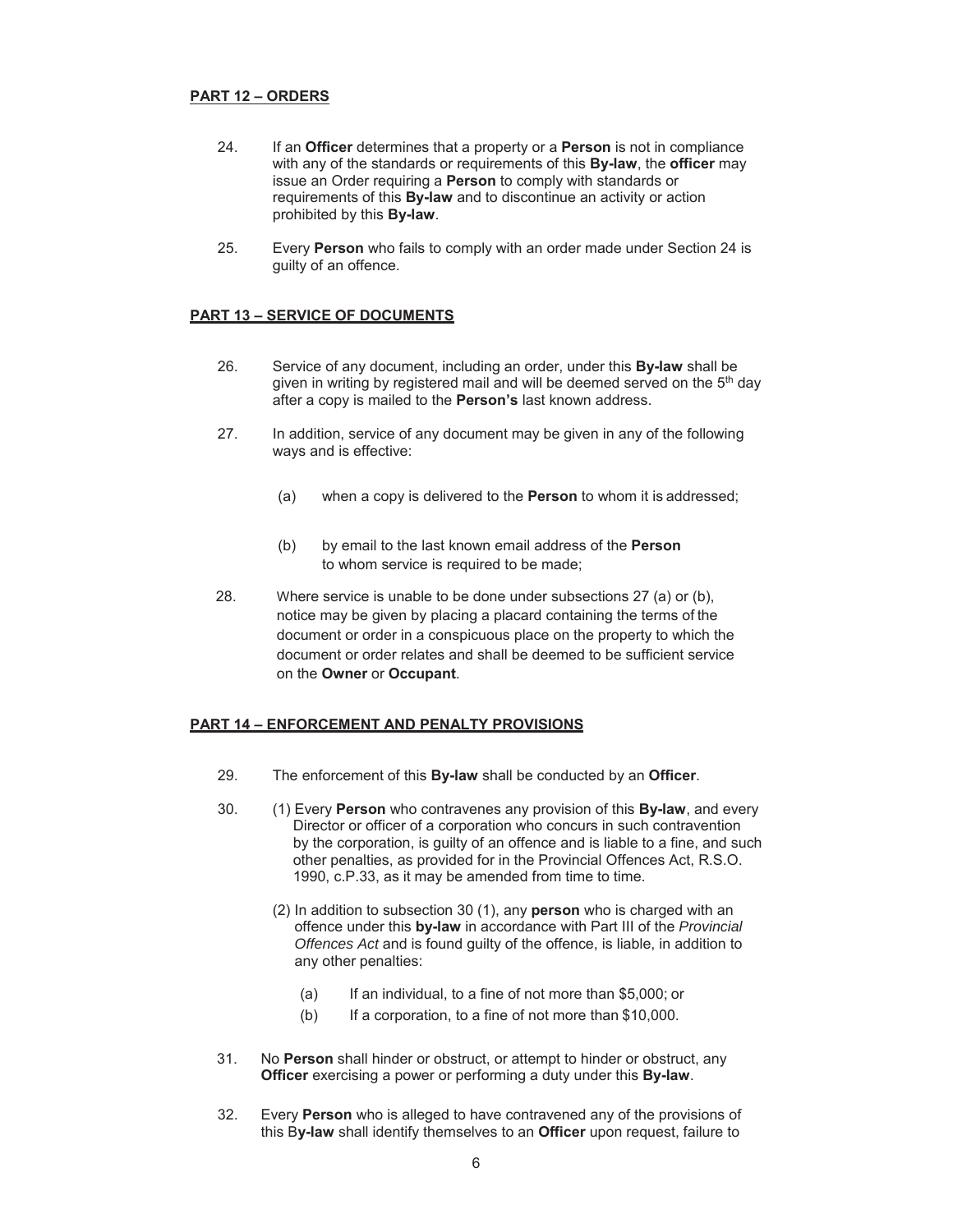do so shall be deemed to have hindered or obstructed an **Officer** in the execution of his or her duties.

- 33. Upon conviction, any penalty imposed under this **By-law** may be collected under the authority of the Provincial Offences Act, R.S.O. 1990, c. P. 33, as amended.
- 34. If a **Person** is convicted of an offence under this **By-law**, the court in which the conviction has been entered and any court of competent jurisdiction may, in addition to any other remedy and to any penalty imposed, make an order prohibiting the continuation or repetition of the offence by the **person** convicted.

# **PART 15 – SCHEDULES**

35. Schedule "A" (Short Form Wording and Set Fines) and Schedule 'B' (Publicized Display Application Form) attached hereto do not form part of this By-law.

#### **READ A FIRST, SECOND AND THIRD TIME AND FINALLY PASSED THIS 2ND DAY OF MARCH, 2022.**



James Seeley, Mayor

Courtenay Hoytfox, Clerk

\_\_\_\_\_\_\_\_\_\_\_\_\_\_\_\_\_\_\_\_\_\_\_\_\_\_\_\_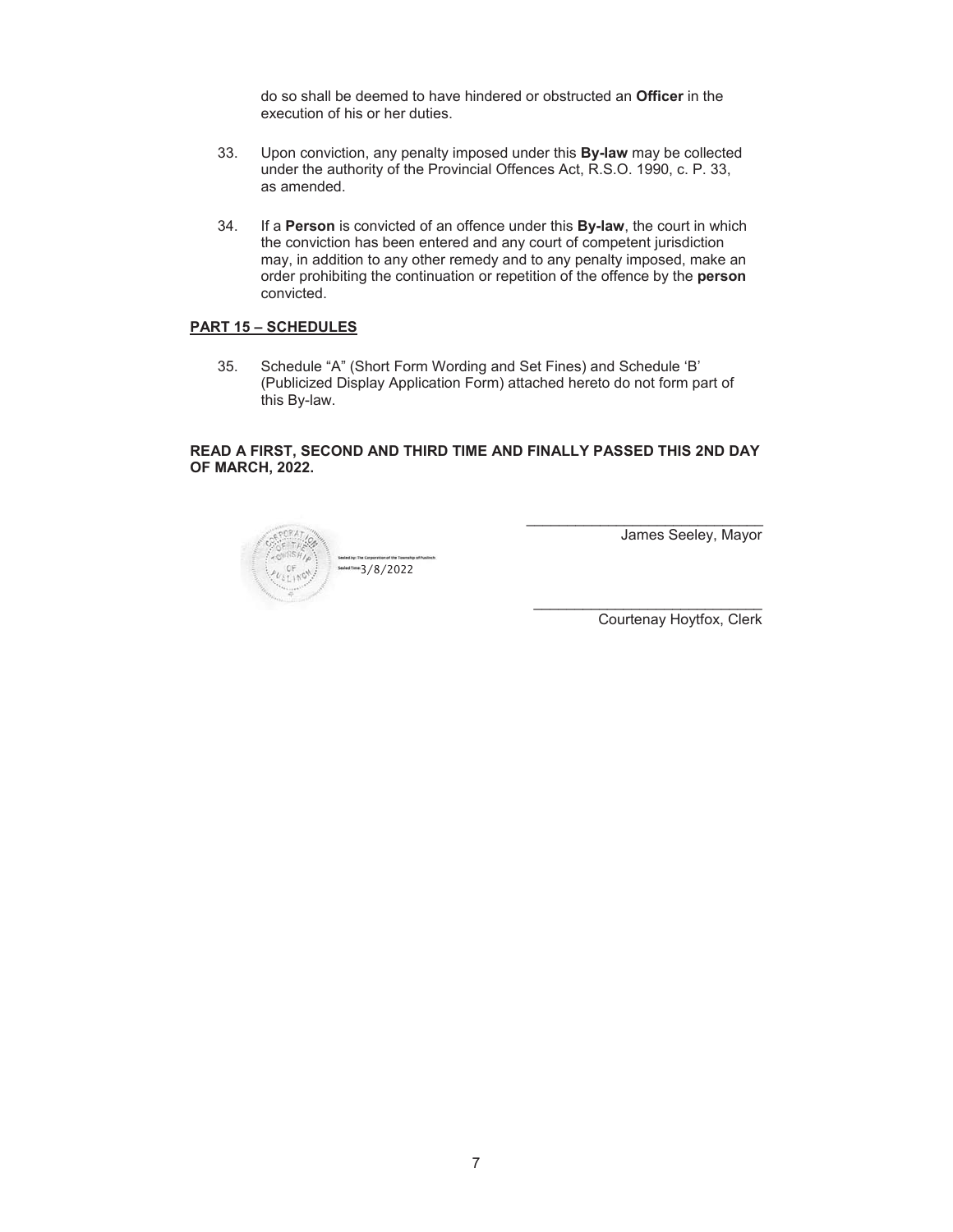# **SCHEDULE 'A' TO BY-LAW NO. 008/2022**

# **THE TOWNSHIP OF PUSLINCH**

### **PART 1 PROVINCIAL OFFENCES ACT BY-LAW 008/2022: PUBLICIZED DISPLAYS BY-LAW**

Being a By-law to Prohibit and Regulate Publicized Displays That Occur Private Property in the Township of Puslinch and the Public Nuisance Arising Therefrom. .

| <b>ITEM</b>    | <b>COLUMN1</b><br><b>Short Form Wording</b>                                                           | <b>COLUMN 2</b><br><b>Provision Creating</b><br>or Defining Offence | <b>COLUMN</b><br><b>Set Fine</b> |
|----------------|-------------------------------------------------------------------------------------------------------|---------------------------------------------------------------------|----------------------------------|
| $\overline{2}$ | Assemble or permit the assembly of a Publicized Display<br>without a Permit.                          | Section 6 (a)                                                       | \$500.00                         |
| 3              | Assemble or permit the assembly of a Publicized Display<br>not in compliance with imposed conditions. | Section 6 (b)                                                       | \$500.00                         |
| $\overline{4}$ | Provide false information to the Township                                                             | Section 6 (c)                                                       | \$500.00                         |
| 5              | Fail to comply with an Order issued under Section 24.                                                 | Section 25                                                          | \$700.00                         |
| 6              | Hinder or obstruct, or attempt to hinder or obstruct an<br>Officer.                                   | Section 31                                                          | \$900.00                         |

"NOTE: The general penalty provision for the offences indicated above is Section 30(1) of By-law no. **008-2022** as amended, a certified copy of which has been filed".